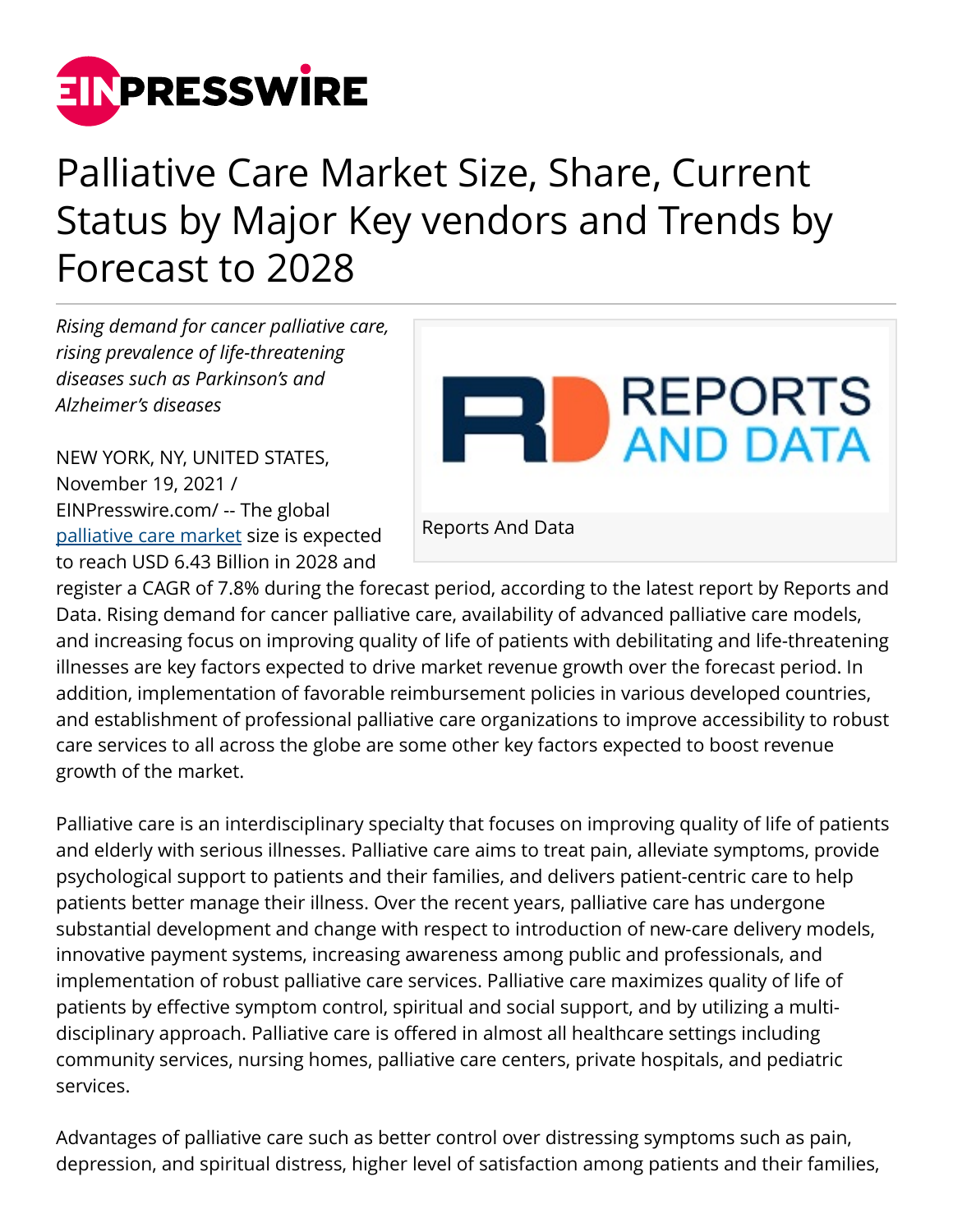reduction in number of hospital stays and admissions, and sharp decline in frequency of emergency room consultations is leading to rising demand for palliative care services and is expected to further boost revenue growth of the market going ahead. However, lack of supportive policies in underdeveloped and developing countries, poor accessibility to essential palliative care drugs, and lack of training to healthcare professionals are some key factors that can restrain revenue growth of the market to some extent over the forecast period.

Have Queries? To request a sample or speak to an expert before you buy the report, click on the link below: <https://www.reportsanddata.com/sample-enquiry-form/2540>

## Market Overview:

The pharmaceutical and healthcare sector is rapidly growing over the recent years and is expected to witness vast changes due to current coronavirus outbreak. Factors such as rapid developments in the healthcare and medical sector, improvements in the healthcare infrastructure and facilities, rising healthcare expenditure and increasing adoption of telemedicine and ambulatory care services are fueling market growth. In addition, increasing investments in research and development activities, increasing preference for personalized medicines and point of care diagnosis and home care settings.

Competitive Landscape:

The global Palliative Care market is extremely competitive and consists of several market players operating at global and regional levels. Key players are focusing on adopting various strategies such as R&D investments product launches, mergers and acquisitions, partnerships to gain robust footing in the market and expand their product portfolio.

Leading companies operating in the market and profiled in the report include:

Skilled Healthcare Group Incorporated, Vitas Healthcare Corporation, Kindred Healthcare Incorporated, Sunrise Senior Living LLC, Home Instead Senior Care Incorporated, Gentiva Health Services Incorporated, Genesis HealthCare Corporation, Amedisys Incorporated, GGNSC Holdings LLC and Senior Care Centers of America.

Request a discount on the report @ [https://www.reportsanddata.com/discount-enquiry](https://www.reportsanddata.com/discount-enquiry-form/2540)[form/2540](https://www.reportsanddata.com/discount-enquiry-form/2540)

Key questions addressed in the report:

• What market size is the global Palliative Care market expected to reach over the forecast period?

• Which factors are expected to hamper global market growth between 2021 and 2028?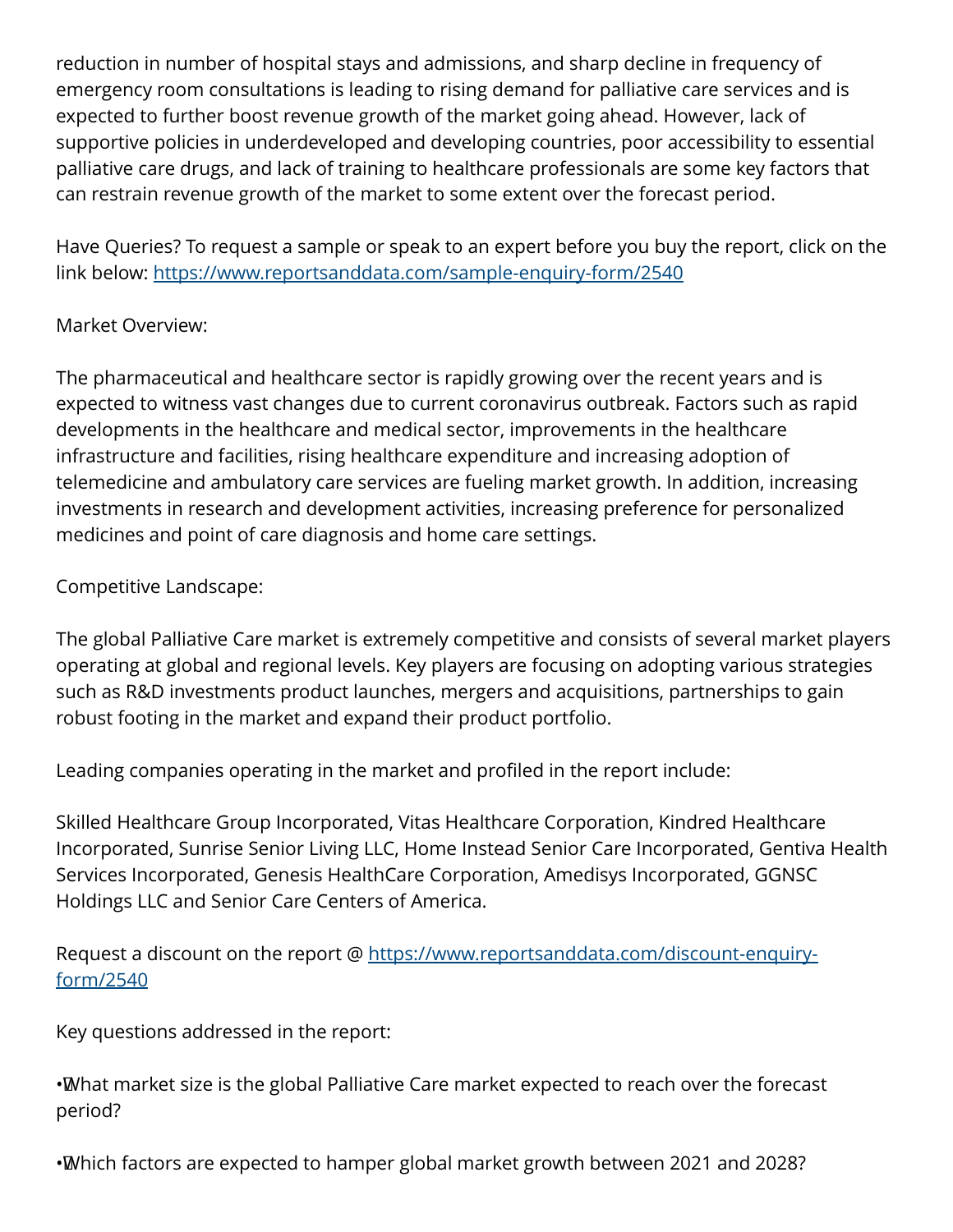• Which key factors are expected to driver global Palliative Care market throughout the forecast period?

• Which application segment is expected to register fastest revenue CAGR over the forecast period?

• Which region is expected to register fastest revenue CAGR over the forecast period?

• Which leading players are operating in the global Palliative Care market?

• What are the key outcomes of Porter's Five Forces analysis and SWOT analysis?

Some Key Highlights from the Report:

• Private resident care segment is expected to account for largest revenue share over the forecast period attributable to rising preference for home-based palliative care due to various advantages such as reduced financial burden on health care systems and patients' families, maximum convenience, reduced need for re-hospitalization, and enhanced patient satisfaction.

• Cancer segment is expected to register significantly fast revenue growth rate during the forecast period attributable to growing advancements in cancer palliative care, increasing need for palliative and end-of-life care for cancer patients to better manage symptoms and pain, and rising need for physical and emotional support to caregivers and families of cancer patients.

• Balliative care centers segment is expected to register a robust revenue CAGR between 2021 and 2028 owing to increasing development of state-of-the-art palliative care centers that ensure high-quality and excellent care to patients with unmanageable symptoms and advanced illnesses and availability of expert staff and professionals.

• North America is expected to account for largest revenue share in the global market over the forecast period owing to availability of palliative care supportive policies in the United States, growing integration of palliative care in health care management programs, availability of specialized training programs, and presence of key providers in countries in the region.

· In October 2021, Cipla Palliative Care, Pallium India, CanSupport and eight other palliative care organizations formed a consortium to launch "Saath-Saath" helpline to facilitate connection between patients, caregivers, and healthcare professionals with palliative care facilities near them when required.

Find the extensive Report Description, TOC and Table of Figure @ <https://www.reportsanddata.com/report-detail/palliative-care-market>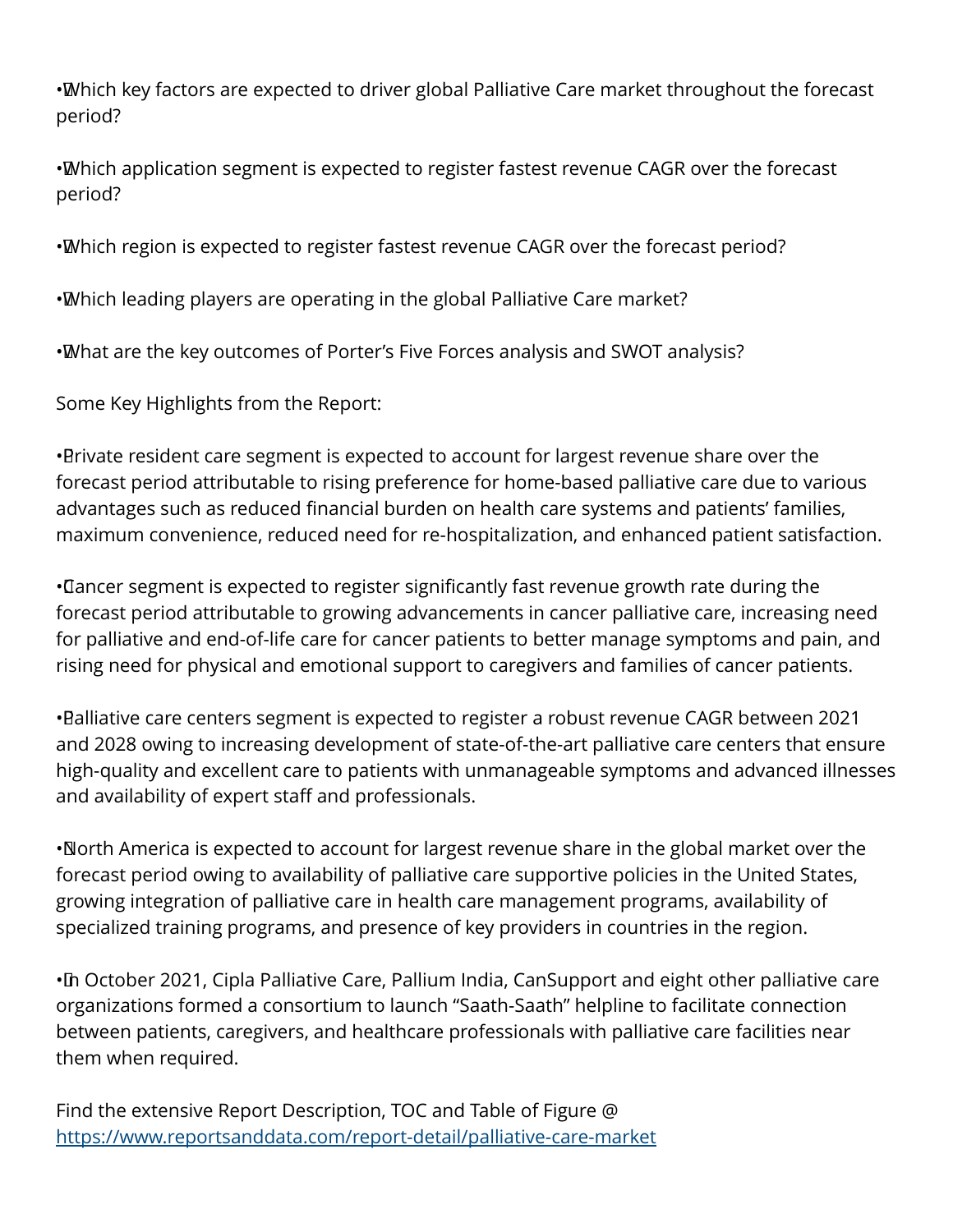For the purpose of this report, Reports and Data has segmented the global palliative care market based on care type, application, end-use, and region:

Care Type Outlook (Revenue, USD Billion; 2018-2028)

• Hospital Inpatient Care • Private Resident Care • Hospice Resident Care • Nursery and Residential Facility Care • Others

Application Outlook (Revenue, USD Billion; 2018-2028)

- • Cancer
- • Chronic obstructive pulmonary disease (COPD)
- • Cardiac diseases
- • Alzheimer's disease
- • Parkinson's disease
- • Kidney failure
- • Amyotrophic Lateral Sclerosis (ALS)
- • Others

End-Use Outlook (Revenue, USD Billion; 2018-2028)

- •**Hospital**
- • Palliative care centers
- • Home care settings
- • Long-term care centers & Rehabilitation Centers

Regional Outlook:

- • North America
- • Europe
- • Asia Pacific
- • Latin America
- • Middle East & Africa

Request a customization of the report @ [https://www.reportsanddata.com/request](https://www.reportsanddata.com/request-customization-form/2540)[customization-form/2540](https://www.reportsanddata.com/request-customization-form/2540)

Thank you for reading the research report on global Palliative Care market. We also offer customization of report as per client requirement. Kindly connect to know more about the customization plan and our team will offer the best suited plan as per your requirement.